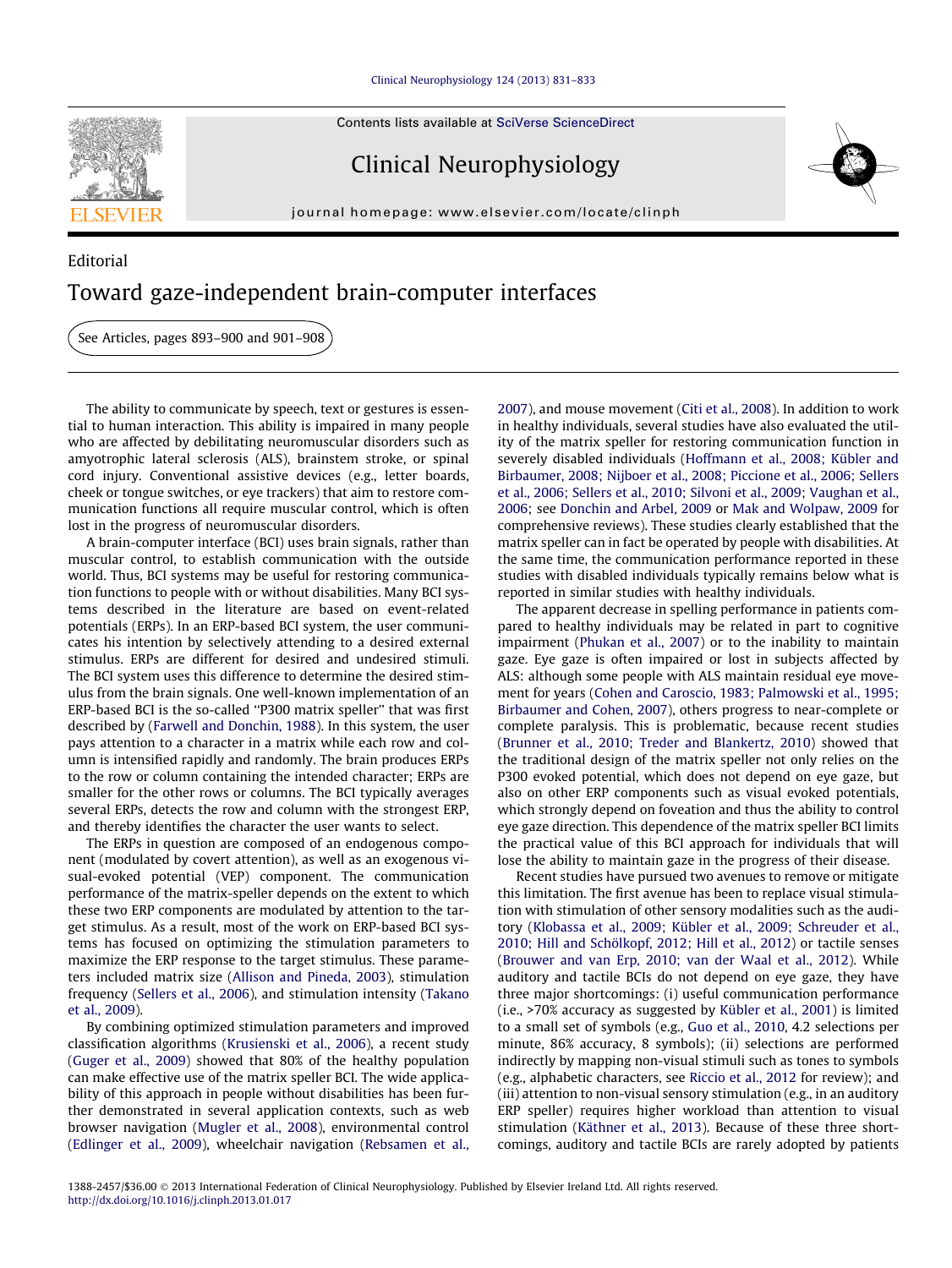<span id="page-1-0"></span>that have not yet fully progressed to a stage where they lost their ability to control eye gaze.

The second avenue for mitigating the limitations of the traditional matrix speller has been to optimize the visual interface of the matrix speller by presenting the visual stimuli near the center of foveation. This not only overcomes the dependence on eye gaze, but also supports direct selection from a full set of alphabetic symbols. Using this approach, recent papers report up to 2.4 selections per minute with close to 95% accuracy for a set of 30 symbols (Acqualagna et al., 2010; Acqualagna and Blankertz, 2011; Liu et al., 2011; Treder and Blankertz, 2010; Treder et al., 2011). While these results are encouraging, the communication performance of this new generation of speller designs, which do not depend on eye gaze, still remains below that of the traditional matrix-speller BCIs (e.g., 4–6 characters per minute, Nijboer et al., 2008; Sellers et al., 2010; Townsend et al., 2010; Lu et al., 2013). It is possible that this drop in performance may be addressed by broadening the focus of these designs beyond just the P300 component.

Different studies have tested this hypothesis by investigating stimulus presentation paradigms that also modulate ERPs other than the P300. These paradigms included moving stimuli that elicit motion visual evoked potentials (M-VEPs, Guo et al., 2008; Hong et al., 2009) and face stimuli that elicit ERPs involved in face recognition (i.e., the N170 and N400f ERPs, Kaufmann et al., 2011,Kaufmann et al., 2013; Zhang et al., 2012), and resulted in improved spelling performance.

The paper by Acqualagna and Blankertz aimed to determine whether the N200 and P300 components could both be modulated by covert attention, i.e., without shifting gaze, in a BCI context. Specifically, they implemented a rapid serial visual presentation (RSVP) paradigm in which letters were presented one-by-one in random order at the center of the screen. To improve the modulation of the N200 and P300 components, the authors enhanced the differences between the shapes of the different letters using different fonts and colors.

This study in twelve healthy subjects reported an average accuracy of 95% (3.3% chance) at a rate of about 1.4 characters per minute, which presents an improvement over previous RSVP BCI designs with the same stimulus timing. This improved performance is presumably achieved in part because this design modulates both the N200 and the P300 components, and thus provides additional information that is useful for the identification of the attended stimulus.

In summary, the experimental paradigm described in Acqualagna and Blankertz, (2013) modulates the N200 and P300 components without requiring the subject to shift gaze. Similar approaches may eventually lead to ERP-based spellers that modulate a range of ERPs (e.g., N170, N200, N400f and P300) by covert attention, without the need to shift gaze. In conclusion, with additional validation in people affected by debilitating neuromuscular disorders and limited gaze, this approach may provide the basis for an effective and practical brain-based spelling solution for this population. Thus, the results presented in this study further encourage the exploration of the value of this and similar BCI approaches for restoration of communication function in people with severe neuromuscular disorders.

## References

- Acqualagna L, Blankertz B. A gaze independent spelling based on rapid serial visual presentation. Conf Proc IEEE Eng Med Biol Soc 2011;2011:4560–3.
- Acqualagna L, Blankertz B. Gaze-independent BCI-spelling using rapid serial visual presentation (RSVP). Clin Neurophysiol 2013;124:901–8.
- Acqualagna L, Treder MS, Schreuder M, Blankertz B. A novel brain-computer interface based on the rapid serial visual presentation paradigm. Conf Proc IEEE Eng Med Biol Soc 2010;2010:2686–9.
- Allison BZ, Pineda JA. ERPs evoked by different matrix sizes: implications for a brain computer interface (BCI) system. IEEE Trans Neural Syst Rehabil Eng 2003;11:110–3.
- Birbaumer N, Cohen LG. Brain-computer interfaces: communication and restoration of movement in paralysis. J Physiol 2007;579:621–36.
- Brouwer AM, van Erp JB. A tactile P300 brain-computer interface. Front Neurosci 2010;4:19.
- Brunner P, Joshi S, Briskin S, Wolpaw JR, Bischof H, Schalk G. Does the 'P300' speller depend on eye gaze? J Neural Eng 2010;7:056013.
- Citi L, Poli R, Cinel C, Sepulveda F. P300-based BCI mouse with geneticallyoptimized analogue control. IEEE Trans Neural Syst Rehabil Eng 2008;16:51–61.
- Cohen B, Caroscio J. Eye movements in amyotrophic lateral sclerosis. J Neural Transm Suppl 1983;19:305–15.
- Donchin E, Arbel Y. P300 based brain computer interfaces: a progress report. In: FAC '09: proceedings of the fifth international conference on foundations of augmented cognition. Neuroergonomics and operational neuroscience. Berlin, Heidelberg: Springer-Verlag; 2009. p. 724–31.
- Edlinger G, Holzner C, Groenegress C, Guger C, Slater M. Goal-oriented control with brain-computer interface. In: FAC '09: proceedings of the fifth international conference on foundations of augmented cognition. Neuroergonomics and operational neuroscience. Berlin, Heidelberg: Springer-Verlag; 2009. p. 732–40.
- Farwell LA, Donchin E. Talking off the top of your head: toward a mental prosthesis utilizing event-related brain potentials. Electroencephalogr Clin Neurophysiol 1988;70:510–23.
- Guger C, Daban S, Sellers E, Holzner C, Krausz G, Carabalona R, et al. How many people are able to control a P300-based brain-computer interface (BCI)? Neurosci Lett 2009;462:94–8.
- Guo F, Hong B, Gao X, Gao S. A brain-computer interface using motion-onset visual evoked potential. J Neural Eng 2008;5:477–85.
- Guo J, Gao S, Hong B. An auditory brain-computer interface using active mental response. IEEE Trans Neural Syst Rehabil Eng 2010;18:230–5.
- Hill NJ, Moinuddin A, Häuser AK, Kienzle S, Schalk G. Communication and control by listening: toward optimal design of a two-class auditory streaming braincomputer interface. Front Neurosci 2012;6:181.
- Hill NJ, Schölkopf B. An online brain-computer interface based on shifting attention to concurrent streams of auditory stimuli. J Neural Eng 2012;9:026011.
- Hoffmann U, Vesin JM, Ebrahimi T, Diserens K. An efficient P300-based braincomputer interface for disabled subjects. J Neurosci Methods 2008;167:115–25. Hong B, Guo F, Liu T, Gao X, Gao S. N200-speller using motion-onset visual response.
- Clin Neurophysiol 2009;120:1658–66. Käthner I, Ruf CA, Pasqualotto E, Braun C, Birbaumer N, Halder S. A portable auditory
- P300 brain-computer interface with directional cues. Clin Neurophysiol 2013;124:327–38.
- Kaufmann T, Schulz SM, Grünzinger C, Kübler A. Flashing characters with famous faces improves ERP-based brain-computer interface performance. J Neural Eng 2011;8:056016.
- Kaufmann T, Schulz SM, Köblitz A, Renner G, Wessig C, Kübler A. Face stimuli effectively prevent brain-computer interface inefficiency in patients with neurodegenerative disease. Clin Neurophysiol 2013;124:893–900.
- Klobassa DS, Vaughan TM, Brunner P, Schwartz NE, Wolpaw JR, Neuper C, et al. Toward a high-throughput auditory P300-based brain-computer interface. Clin Neurophysiol 2009;120:1252–61.
- Krusienski DJ, Sellers EW, Cabestaing F, Bayoudh S, McFarland DJ, Vaughan TM, et al. A comparison of classification techniques for the P300 speller. J Neural Eng 2006;3:299–305.
- Kübler A, Birbaumer N. Brain-computer interfaces and communication in paralysis: extinction of goal directed thinking in completely paralysed patients? Clin Neurophysiol 2008;119:2658–66.
- Kübler A, Furdea A, Halder S, Hammer EM, Nijboer F, Kotchoubey B. A braincomputer interface controlled auditory event-related potential (P300) spelling system for locked-in patients. Ann NY Acad Sci 2009;1157:90–100.
- Kübler A, Neumann N, Kaiser J, Kotchoubey B, Hinterberger T, Birbaumer NP. Braincomputer communication: self-regulation of slow cortical potentials for verbal communication. Arch Phys Med Rehabil 2001;82:1533–9.
- Liu Y, Zhou Z, Hu D. Gaze independent brain-computer speller with covert visual search tasks. Clin Neurophysiol 2011;122:1127–36.
- Lu J, Speier W, Hu X, Pouratian N. The effects of stimulus timing features on P300 speller performance. Clin Neurophysiol 2013;124:306–14.
- Mak JN, Wolpaw JR. Clinical applications of brain-computer interfaces: current state and future prospects. IEEE Rev Biomed Eng 2009;2:187–99.
- Mugler E, Bensch M, Halder S, Rosenstiel W, Bogdan M, Birbaumer N, et al. Control of an internet browser using the P300 event related potential. Int J Bioelectromagn 2008;10:56–63.
- Nijboer F, Sellers EW, Mellinger J, Jordan MA, Matuz T, Furdea A, et al. A P300-based brain-computer interface for people with amyotrophic lateral sclerosis. Clin Neurophysiol 2008;119:1909–16.
- Palmowski A, Jost WH, Prudlo J, Osterhage J, Käsmann B, Schimrigk K, et al. Eye movement in amyotrophic lateral sclerosis: a longitudinal study. Ger J Ophthalmol 1995;4:355–62.
- Phukan J, Pender NP, Hardiman O. Cognitive impairment in amyotrophic lateral sclerosis. Lancet Neurol 2007;6:994–1003.
- Piccione F, Giorgi F, Tonin P, Priftis K, Giove S, Silvoni S, et al. P300-based brain computer interface: reliability and performance in healthy and paralysed participants. Clin Neurophysiol 2006;117:531–7.
- Rebsamen B, Burdet E, Guan C, Zhang H, Teo CL, Zeng Q, et al. Controlling a wheelchair indoors using thought. IEEE Intell Syst 2007;22:18–24.